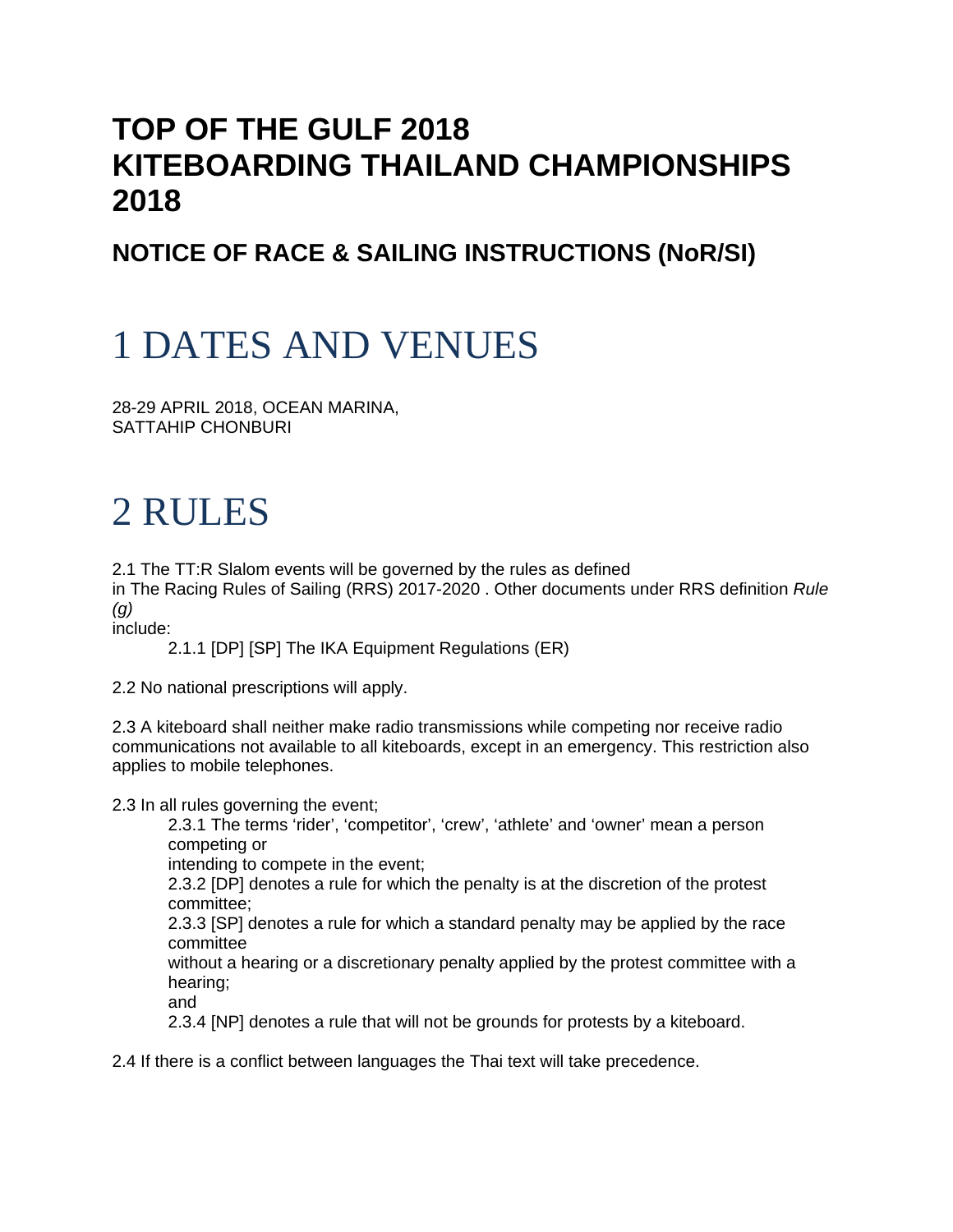# 3 [NP] [DP] ELIGIBILITY AND ENTRY

3.1 Each event is open to competitors from any country, and for the following equipment and divisions.

IKA Formula Kite Men IKA TwinTip:Racing Men IKA TwinTip:Racing Women IKA TwinTip:Racing Men B (as shown in Appendix A)

3.2 All entry applications shall be made and signed at the time and place published.

3.3 Competitors shall bring their own equipment.

#### 4 ENTRY FEE

Entry Fees is 500 Baht for each division.

#### 5 SCHEDULE

5.1 The schedule for this event will be as follows:

| 28 April 2018 | Registration                          | 0900-1200 hours |  |
|---------------|---------------------------------------|-----------------|--|
|               | <b>Skipper Briefing</b><br>1230 hours |                 |  |
|               | Racing                                | 1300-1700 hours |  |
| 29 April 2018 | Racing                                | 1000-1600 hours |  |
|               | <b>Prize Giving</b>                   | <b>TBA</b>      |  |

5.2 Four elimination series / half fleet / full fleet races per division per day are scheduled. 5.2.1 Races and eliminations not sailed on the scheduled day may be sailed on the following day at the discretion of the race committee. 5.2.2 Not more than one race/elimination per class/flight/fleet may be sailed ahead of schedule at the discretion of the race committee, and only if the weather forecast makes it unlikely that

the scheduled number of races can be sailed in the following days.

5.3 On the last day of the regatta no warning signal will be made after 16:00 hours.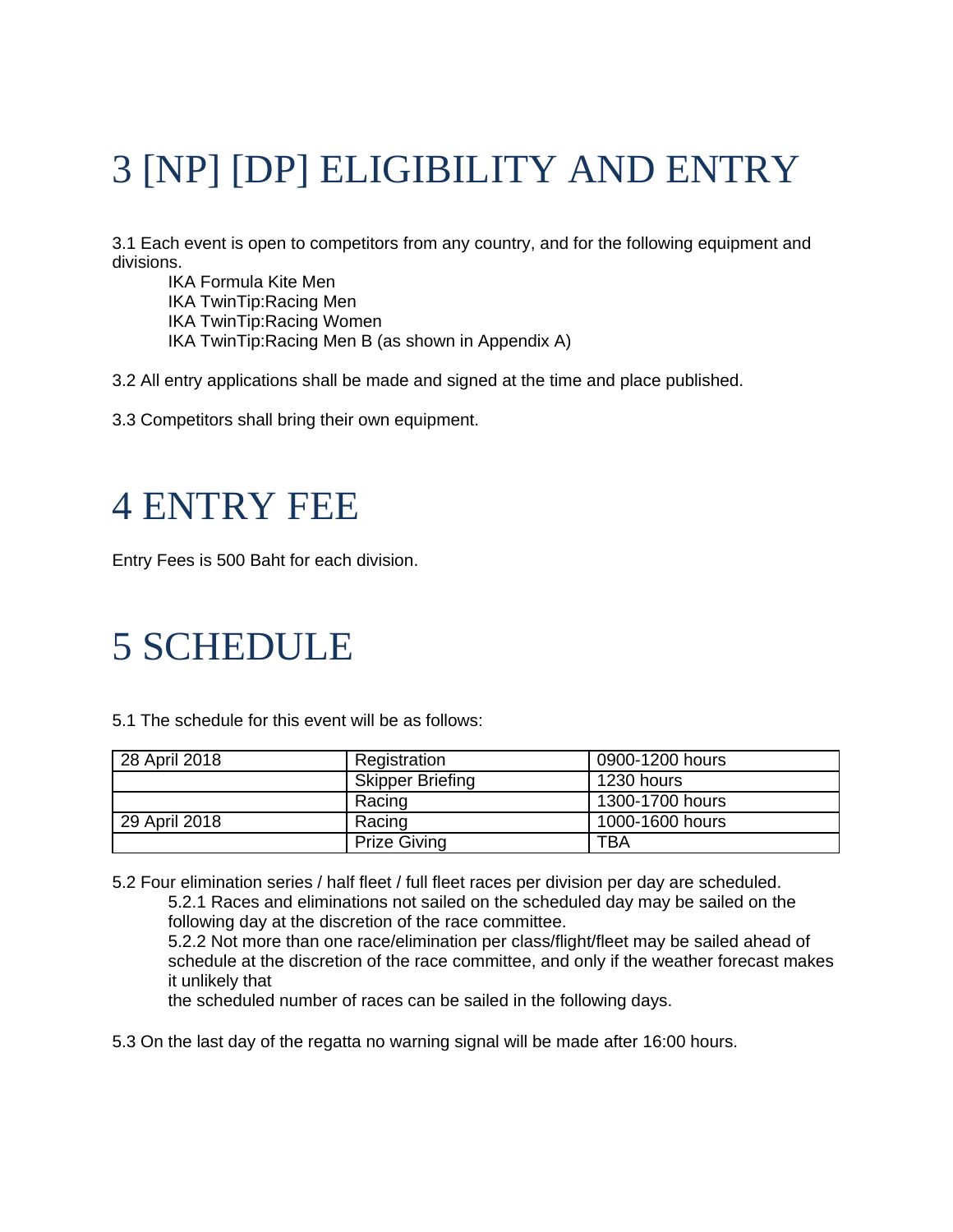## 6 FORMAT

6.1 The format for each division will be a single series consisting of multiple single elimination series, half fleet and full fleet races.

6.2 Divisions may be grouped together based on number of entries.

### 7 STARTING AND FINISHING

7.1 The starting line will be between a staff displaying an blue IKA flag on the race committee starting vessel and the course side of the nearby red cherry inflatable mark to leeward.

7.2 [DP] Kiteboards whose warning signal has not been made shall avoid the starting area during

the starting sequence of other races. The starting area is defined as a rectangle 75 meters from the starting line and marks in all directions.

7.3 The finishing line will be between a blue flag on the race committee finish vessel and the course side of the nearby red cherry inflatable mark to leeward.

7.4 [DP] Kiteboards not racing shall avoid the finishing area.

### 8 TIME LIMITS AND TARGET TIMES

8.1 Time limits and target times, in minutes, for the final series are as follows:

| Format         | <sup>-</sup> ime Limit | Mark 1 Time Limit | <b>Finish Time Window</b> |
|----------------|------------------------|-------------------|---------------------------|
| Formula Kite   |                        |                   |                           |
| TwinTip:Racing |                        |                   |                           |

8.2 If no kiteboard has passed Mark 1 within the Mark 1 time limit the race will be abandoned.

8.3 Kiteboards failing to finish within the Finish Window will be scored DNF without a hearing.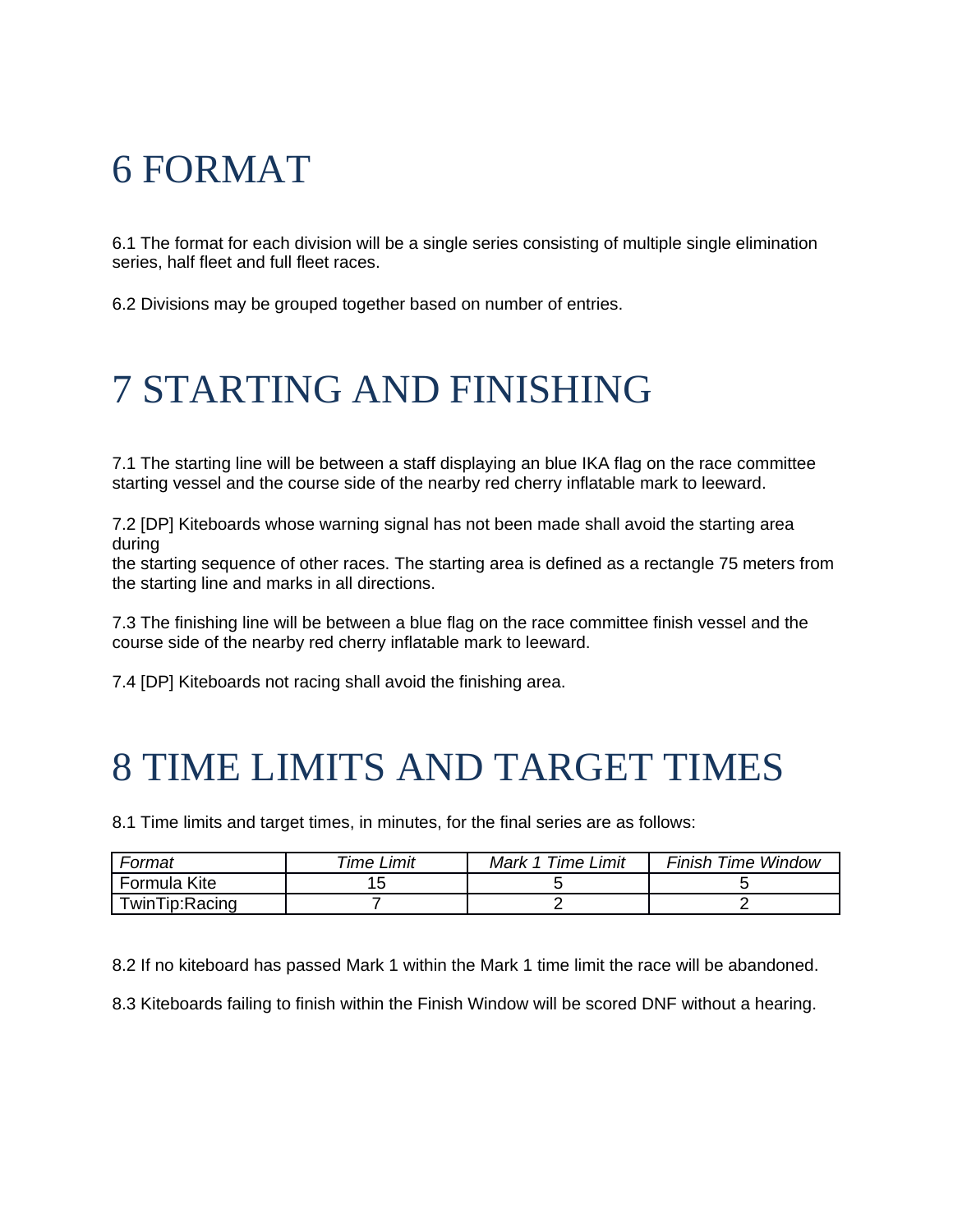# 9 COURSES AND RACING AREAS

9.1 Formula Kite courses will be windward leeward.

9.2 TwinTip:Racing courses will be downwind slalom.

9.3 The courses, the course designations, the approximate angles between legs, the order in which marks are to be passed, and the side on which each mark is to be left will be posted not later than 20 minutes before the start of the first heat.

9.4 Courses will not be shortened.

9.5 Course Marks are:

Marks: Red inflatable pyramid buoys Finish Pin: Red Cherry inflatable buoy<br>Start Pin: Red Cherry inflatable buoy Red Cherry inflatable buoy

#### 10 COMMUNICATION WITH **COMPETITORS**

10.1 The Official Notice Board is located at the registration office.

10.2 Division Flags will be: **DIVISION DIVISION FLAG**  Formula Kite: Red Flag

TwinTip:Racing: White Flag with black TT:R

#### 11 CHANGES TO NOTICE OF RACE AND SAILING INSTRUCTIONS

Any change to the NoR/SI will be posted 30 minutes before it will take effect.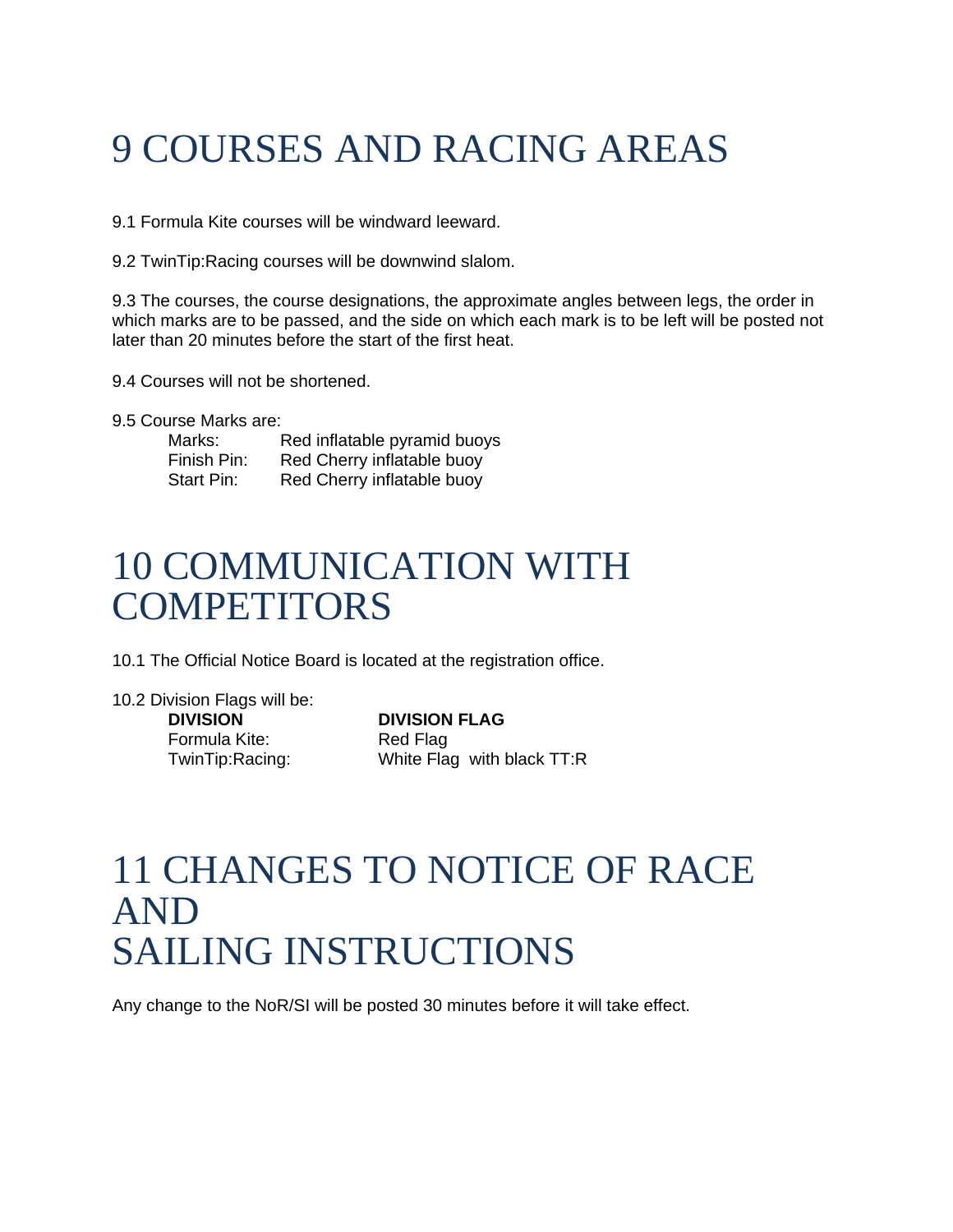# 12 [DP] [NP] SAFETY REGULATIONS

12.1 While racing, every competitor shall wear, above the waist, an impact vest with a minimum buoyancy of 25N in fresh water. The buoyancy will be tested with a ferrous metal weight of 20N, which shall remain supported for a minimum of 5 minutes.

12.2 While racing, every competitor shall wear a helmet that shall be to the minimum standard EN1385 or equivalent

## 13 [DP] CODE OF CONDUCT

13.1 Competitors shall comply with any reasonable request from an event official. 13.2 Kiteboards not racing shall avoid areas where kiteboards are racing and any official boat.

#### 14 EVENT SCORING

14.1 One race is required to be completed to constitute a regatta.

14.2 Each elimination series counts as one race.

14.3 A kiteboard's series score will be the sum of her race scores, excluding her worst score when

3 to 4 races are completed, her two worst scores when 5 to 7 races are completed, her three worst scores when 8 races have been completed.

14.4 A kiteboard starting later than 1 minute after her starting signal will be scored Did Not Start.

14.5 To request correction of an alleged error in posted race or series results, a kiteboard may complete a scoring enquiry form available at the race office.

### 15 PRIZES AND SOCIAL FUNCTIONS

15.1 Trophies will be awarded to the top 3 competitors of each division.

15.2 [DP] The top three competitors in each division as well as individual race winners (if applicable) may be required to attend a media press conference each day.

15.3 [DP] Competitors may be required for interviews at the regatta.